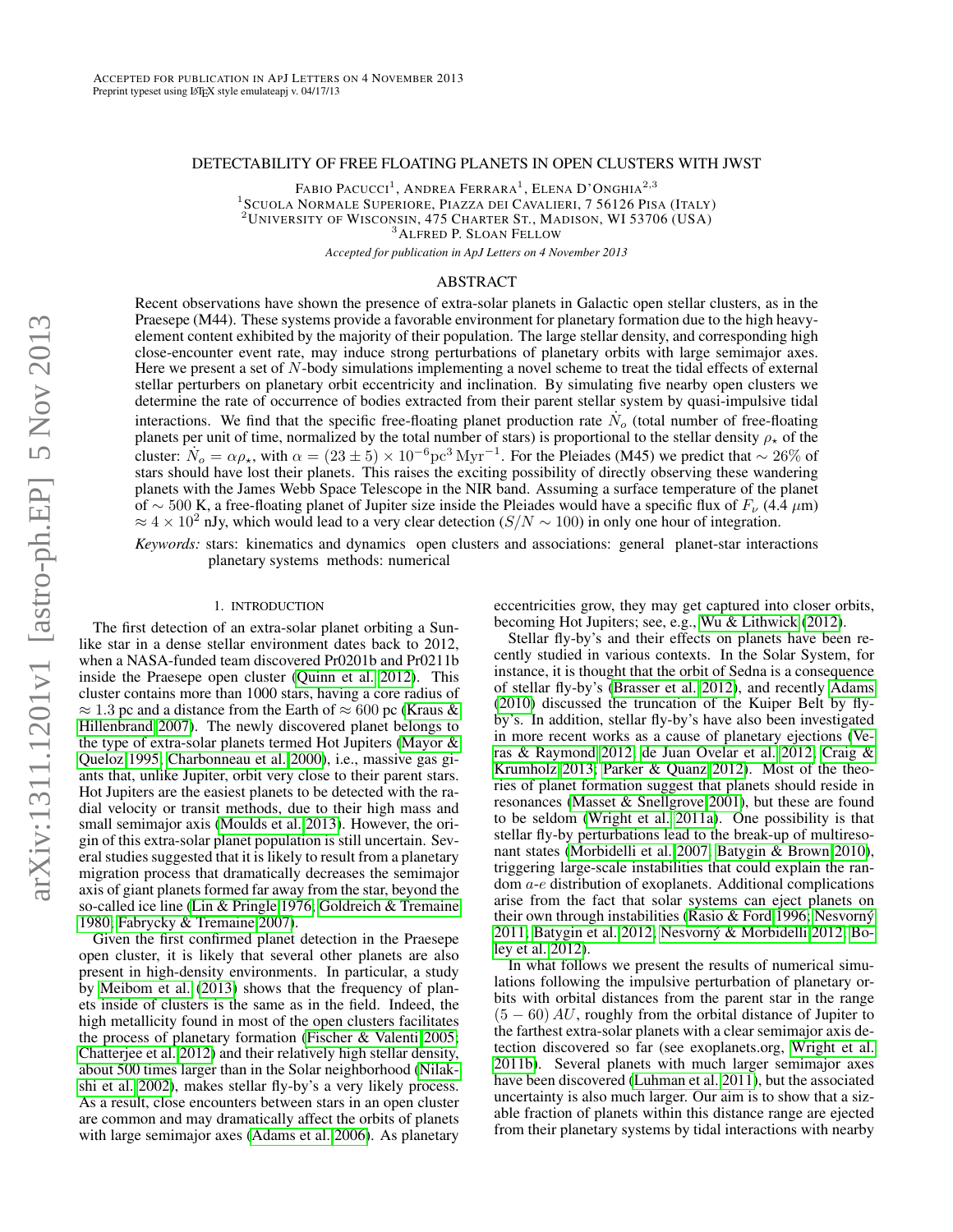stars.

# 2. METHODOLOGY

We have developed a numerical code to accurately describe the tidal effects of a gravitational encounter between a Jupiterlike planet orbiting a central star, and a perturbing star moving on a straight line or parabolic trajectory (see [D'Onghia et al.](#page-4-30) [2010](#page-4-30) for the geometry of the problem). The close encounter has been studied in a four-parameter space, namely (a) the distance between the parent star and the planet,  $d_p$ , (b) the interstellar distance at pericenter,  $D$ ,  $(c)$  the inclination between the perturber and planet orbital planes,  $i$ , and (d) the relative velocity of the perturber,  $v_{rel}$ . Each parameter interval has been sampled with five points, for a total of 625 different values. For any given point in the parameter space, the resulting variations of the orbital eccentricity and inclination are saved in the "interaction matrix". This matrix is used as a sub-grid model for a N-body simulation of an open cluster. The use of a sub-grid approach presents some limitations with respect to a fully self-consistent model of 2N particles. Nonetheless, the sub-grid model is less computationally expensive than other methods, allowing us to build a better statistics on the escaping planets.

### 2.1. *Building the Interaction Matrix*

The following Table 1 summarizes the values of the interaction parameters:

| Table 1                       |                          |      |               |  |  |
|-------------------------------|--------------------------|------|---------------|--|--|
| <b>Interaction Parameters</b> |                          |      |               |  |  |
| D(AU)                         | $v_{\text{rel}}$ (AU/yr) | i(°) | (AU)<br>$d_n$ |  |  |
| 30                            | 0.01                     |      |               |  |  |
| 100                           | 0.05                     | 10   | 15            |  |  |
| 1000                          | 0.1                      | 30   | 30            |  |  |
| 10000                         | 0.5                      | 45   | 45            |  |  |
| 100000                        | 1.0                      | 60   |               |  |  |

A gravitational encounter between two stars yields a modification of the planetary orbit, caused by an energy transfer between the perturbing star and the planet. The interaction matrix provides information about the values of  $\Delta e$  and  $\Delta i$ for all the evaluation points.

Denoting by  $M$  the mass of both stars and  $m$  the mass of the planet, we fix the system of reference on the parent star and suppose that the perturber follows a straight line trajectory. The parabolic trajectory case has also been implemented as in [D'Onghia et al.](#page-4-30) [\(2010\)](#page-4-30), but the total number of freefloating planets differs in the two cases by less than 1.5% for all the five clusters. The initial orbital plane of the planet coincides with the  $x - y$  plane, with the x axis pointing in the direction of the pericenter. In this reference frame, the force acting on the planet can be decomposed into the centripetal force exerted from the parent star and the tidal force on the planet, caused by the passage of the perturber. The equations of motion are solved via a Runge-Kutta fourth-order method. The orbital eccentricity and the inclination are evaluated during the integration with the following expressions:

$$
i = \arctan\left(\frac{z}{\sqrt{x^2 + y^2}}\right) \tag{1}
$$

$$
e = \sqrt{\left(\frac{1 + 2\epsilon\lambda^2}{\mu^2}\right)}\tag{2}
$$

where  $\epsilon = E/m$  is the specific orbital energy,  $\lambda = L/m$  is the specific angular momentum and  $\mu = G(M + m)$ . The parent star is displaced at the origin of the reference frame and remains at rest during the entire evolution of the system. A single planet is assigned to each star and it is displaced on a circular orbit at a distance specified by the interaction matrix. The perturbing star has the following initial conditions for the position:

$$
[x, y, z] = [D\cos(i), y_{\text{shift}}, D\sin(i)] \tag{3}
$$

The value of  $y_{\text{shift}}$  is calculated assuming that the perturber reaches the pericenter at half of the integration time  $t_{\text{end}}$ . We choose to integrate up to a time when the ratio between the magnitude of the perturber-planet force and the magnitude of the parent star-planet force is equal to a constant,  $T_{\text{int}}$ :

$$
t_{\rm end} = \frac{1}{v_0} \times \sqrt{\frac{Md_p^2}{mT_{\rm int}} - (D - d_p)^2}
$$
 (4)

The time evolution (for a single point in the parameter space) yields the total variations in eccentricity and inclination.

#### 2.2. *The Open Cluster Simulation*

The code NBODY6 [\(Aarseth 1999\)](#page-3-1) has been modified, with the addition of a separate routine to manage the planetary configurations, which is called once at each time step. A simulation of  $N_{\text{stars}}$  stars has been initialized with a Plummer steady-state distribution [\(Ernst et al. 2011\)](#page-4-31) in the phase-space. All these objects are one solar mass stars, without any stellar evolution, and the cluster is supposed to be isolated in space. This physical system has been simulated up to the age  $\tau$  of the stellar cluster. Our simple model consists of only single stars, although the binary star fractions in open clusters are observed to be high. This is a limitation of our model since the encounters with binary stars would likely be quite common, but we do believe that our simple model provides a robust lower limit on the number of free-floating planets in these high-density stellar environment.

The choice of the Plummer model instead of more accurate models (e. g. the King ones) is justified by the fact that, unlike the globular clusters, open clusters are not completely relaxed objects, so that the difference between the two models is not significant. The cluster is subject to a natural evaporation with time due to high-speed encounters which eject stars from the cluster. As a consequence, the number of interacting stars is also variable with time.

Most of the empirical radial distributions of exoplanets found in literature are related to inner planets, with semimajor axis smaller than a few AUs (see e.g. [Bovaird & Lineweaver](#page-4-32) [2013\)](#page-4-32). Unfortunately, planets in exactly the range we are primarily interested in ( $\sim 10 \text{ AU}$ ) are the most difficult to detect. Given this observational bias and focusing on the range  $(5 - 60)$  AU of semimajor axis, it is possible to fit the observed distribution of planets (retrieved from the database exoplanets.org) with an exponential decay function, namely  $N(r) = A \times e^{(-r/a)}$ , where A is a normalization constant, a is the e-folding length and  $N(r)$  is the number of planets with a semi-major axis distance r from the central star. The initial distribution of eccentricities is flat, with  $e_0 = 0.042$ .

Every gravitational encounter between a pair of stars causes a tidally-driven modification of the planetary orbit of their two planets. For every star in the simulation, the routine loops over all the other stars and computes D, i and  $v_{\text{rel}}$ , while  $d_p$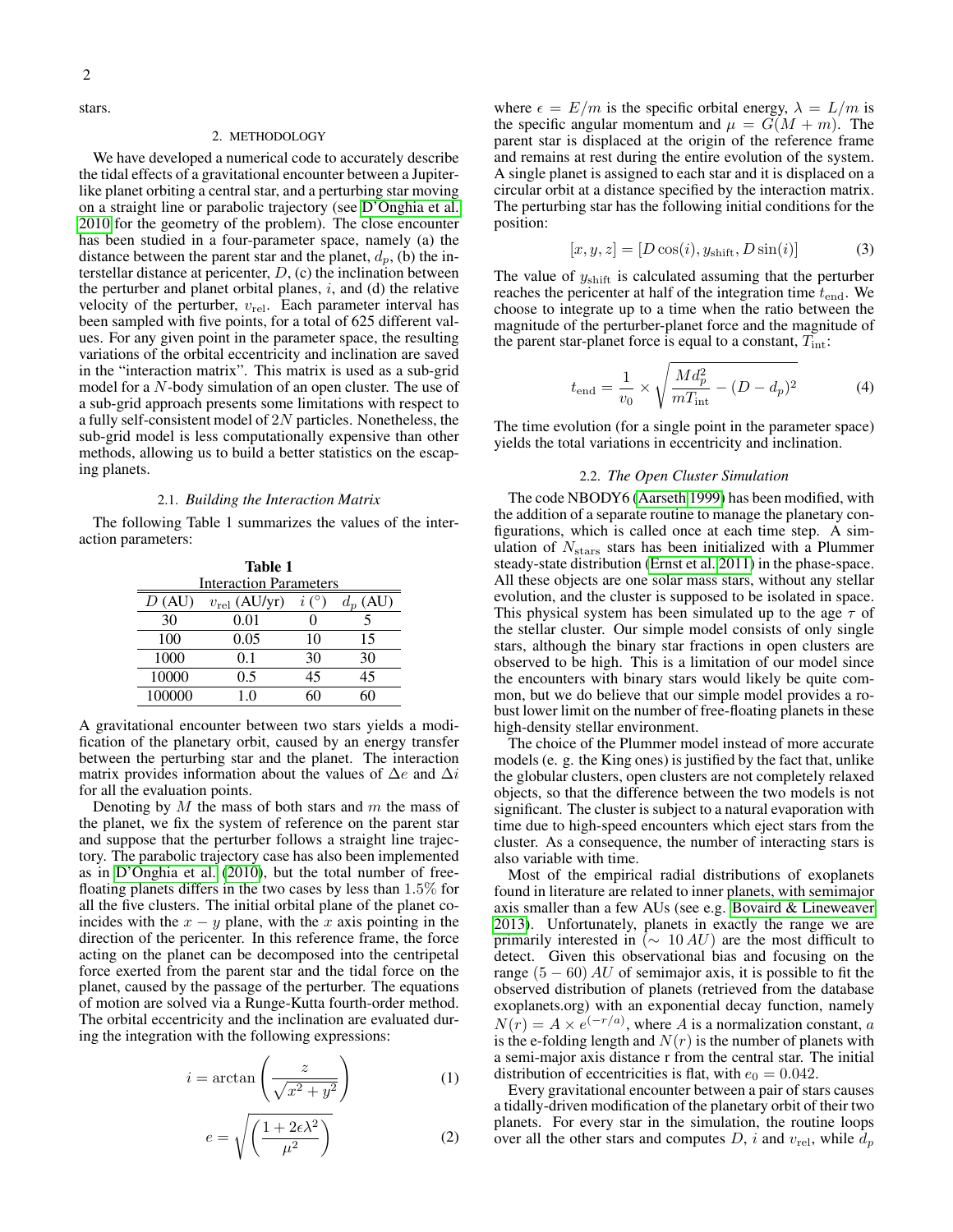has already been assigned. The corresponding variations of the planetary inclination and eccentricities are calculated by interpolation from the sub-grid model and applied only when the interstellar distance calculated between the pair of stars has increased with respect to the same quantity calculated at the last time step. This approximation is supported by the fact that the variations of eccentricities and inclinations in the tested encounters are very focused around the time of pericenter. The accuracy in the determination of the pericenter is related to the magnitude of the time step used by NBODY6. If the pericenter falls between two time steps, the values calculated from the interaction matrix for the orbital modifications are always underestimated. A partial solution for this problem is to increase the values of  $\Delta e$  and  $\Delta i$  by a fraction of their values which is proportional to the following quantity:

$$
\frac{Rv_{\rm rel}\Delta T}{2D} \tag{5}
$$

where  $\Delta T$  is the numerical time step (when it goes to zero, the correction vanishes) and  $R$  is a random number with uniform probability between 0 and 1, which expresses our lack of knowledge of the real position of the pericenter. We suppose that the orbit of each planet remains circular throughout the simulation. Firstly, we assumed that the radius remains constant: this situation is physically unrealistic, but offers a very secure lower-limit for the number of free-floating planets. Then, we assumed that the radius is modified proportionally to the eccentricity, with the simple scaling law:  $d_{new} \sim d_{old} \times (1 + e)$ . In this second case, the total number of free-floating planets increases by roughly 9%.

Several checks on the overall consistency of the simulation have been performed, as the one concerning the effect of the mean field, i.e. the cumulative gravitational effects of the stars that are very far from the star under investigation. Its effect on the orbital parameters of a planet is negligible when compared to the gravitational effects of a strong encounter. We perform a fit of the ever-increasing eccentricity of the planet before a strong encounter and extrapolate the fit up to the final time of the simulation, noticing that the corresponding variation of the eccentricity ( $\Delta e \sim 10^{-4}$ ) is negligible for our purposes. For the very same reason, also the N-body encounters, with  $N > 2$ , have negligible effects on the extraction rate of the planets.

If the total energy of a planet becomes positive, it escapes from its planetary system. Such free-floating planet is treated as a separate particle, with velocity magnitude equal to the escape velocity and random direction. Wandering planets interact with all the other stars, but not with other wandering planets and their dynamics is followed by another routine added to NBODY6. If a free-floating planet approaches another star within a distance of 250 AU, its total energy,  $E$ , with respect to that star is computed and, if negative, the planet is considered as re-captured and is eliminated from the list of freefloating planets [\(Perets & Kouwenhoven 2012\)](#page-4-33).

## 3. RESULTS

A summary of our results for five different galactic open clusters (NGC188, NGC6530, M16, M44, M45) is reported in Figure 1, where we plot the specific free-floating planet production rate (total number of free-floating planets per unit of time, normalized by the total number of stars) as a function of the central stellar density of the open cluster.

For our simulations, we have used the parameters shown in Table 2 for the five galactic open stellar clusters:



Figure 1. Specific free-floating planet production rate as a function of the open cluster central stellar density, for five different galactic open clusters.

Table 2 Open Clusters Data

|                 | Number of stars | Core radius (pc) | Age $(Myr)$ |
|-----------------|-----------------|------------------|-------------|
| M44             | 1391            | 1.3              | 700         |
| M45             | 3151            | 1.4              | 100         |
| M <sub>16</sub> | 1560            | 1.4              | 2.5         |
| NGC6530         | 365             | l .4             |             |
| <b>NGC188</b>   | 5388            | 2.9              | 6000        |

The number of stars is derived using the astronomical database SIMBAD, which also allows to set the membership probability. In any case, the five different galactic open clusters present in the paper have been chosen in order to provide a wide range of stellar densities in the cluster, as long as different ages.

The relation between the specific free-floating planet production rate  $\dot{N}_o$  and the stellar density  $\rho_{\star}$  is given by  $\dot{N}_o$  =  $\alpha \rho_{\star}$  where  $\alpha = (23 \pm 5) \times 10^{-6} \text{pc}^3 \, \text{Myr}^{-1}$ . See also [Spurzem](#page-4-34) [et al.](#page-4-34) [\(2009\)](#page-4-34) where similar results are obtained. This strikingly simple relation indicates that the presence and abundance of free-floating planets is clearly related to the environmental stellar density. In addition, these clusters formed more massive than they are today and with very different central densities and density structures, so that our predictions for the free-floating planets formation rate are again strictly lower limit estimates. The evolution of the eccentricity of the planetary population of the Pleiades is shown in Figure 2.

The contour plot describes the overall increase with time of the eccentricity of the planetary population. A direct comparison between our results, obtained with a sub-grid approach, and a fully self-consistent integration of a system of  $2N$  particles has been made. In the case of the Pleiades cluster, the total number of escapers is higher by less than 10% with the use of a self-consistent integration.

# 4. OBSERVABILITY OF FREE-FLOATING PLANETS

As free-floating planets do not orbit around a star, their direct detection, usually hampered by the unmanageably high contrast with the star for normal planets [\(Sumi et al. 2011;](#page-4-35) [Dong et al. 2013;](#page-4-36) [Delorme et al. 2012;](#page-4-37) [Beichman et al.](#page-4-38) [2013;](#page-4-38) [Gould & Yee 2013\)](#page-4-39), might be possible in the infrared with JWST [\(Burrows et al. 2003\)](#page-4-40). Figure 3 shows a sim-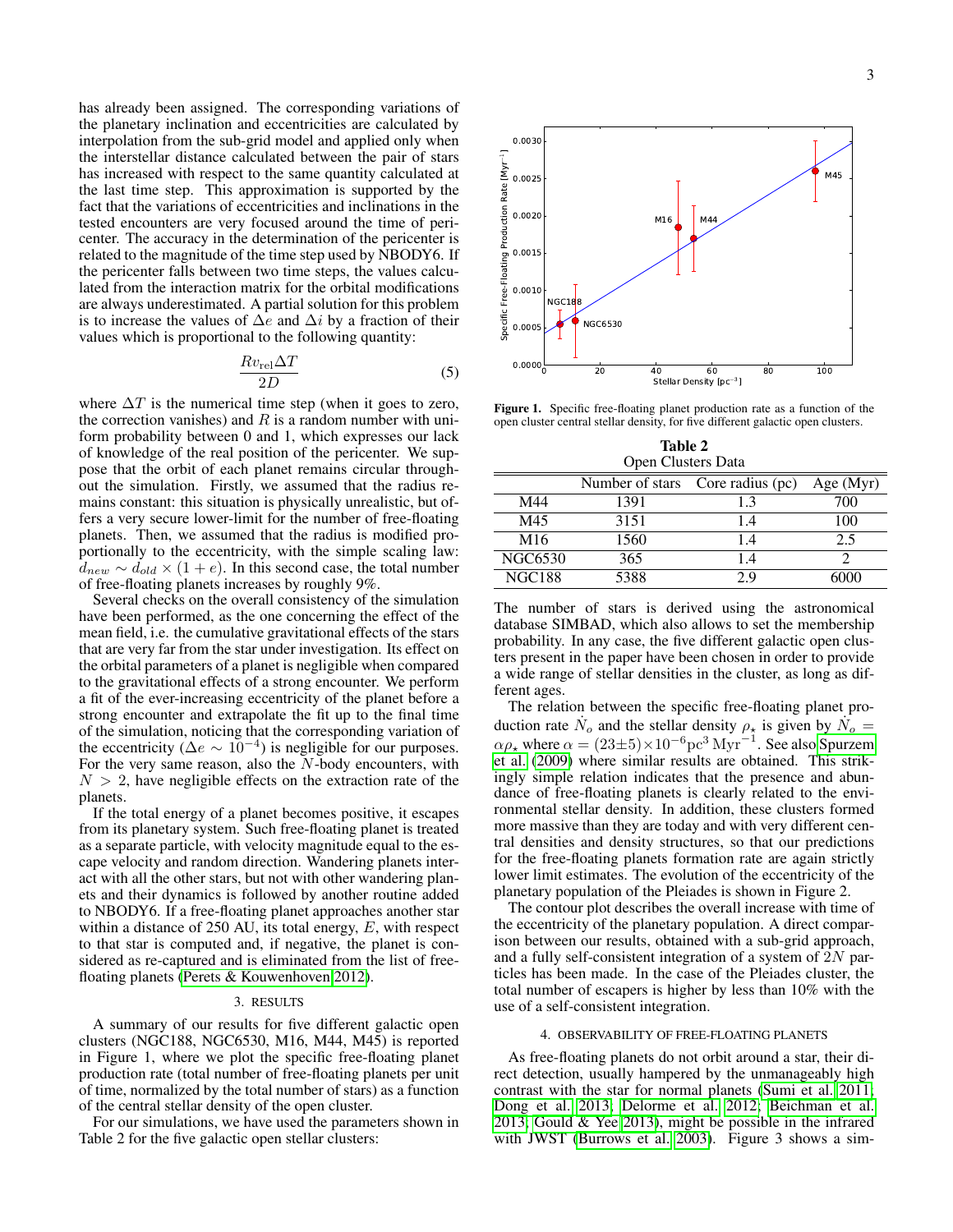



Figure 2. Time evolution of the eccentricities of the planetary population of the Pleiades, up to 100 Myrs of evolution. The contour plot shows the distribution of eccentricities as a function of time, along with the distribution of eccentricities for the population of bounded planets at the final simulation time. The lowermost orange bar refer to (unperturbed) planets that are still in the initial eccentricity bin ( $e_0 \approx 0.042$ ). This population is the dominant one and it has not been included in the contour plot for the sake of clarity. Finally, the top panel reports the cumulative number of free-floating planets as a function of time, reaching a level ∼ 800 at the end of the simulation.



Figure 3. Right panel: Simulated image of the central region of the Pleiades, after 10 Myrs of evolution showing the expected flux at  $\lambda = 4.4 \,\mu m$  from stars and free-floating planets. Left panel: a typical field of the NIRCam camera onboard the future JWST observatory. The arrow shows the location of a free-floating planet with a surface temperature of ∼ 500 K.

ulated image (for the typical 2.2 arcmin field of view of the JWST/NIRCam instrument) of the central region of the Pleiades cluster, evolved up to 10 Myrs.

The values of the flux (in nJy, at 4.4  $\mu$ m) are calculated assuming the appropriate spectrum for both the stars (assumed to be Sun-like) and the free-floating planets (assumed to have a surface temperature  $T_{\text{eff}} = 500$  K). The free-floating planet inside the field is indicated with a white arrow; its flux is  $F_{\nu}$ (4.4  $\mu$ m)  $\approx$  4  $\times$  10<sup>2</sup> nJy and it is detectable in 3600 s of integration time with a  $S/N \sim 100$  (see JWST Exposure Time Calculator for reference).

Free-floating planets can then be detected by the NIRCam if  $T_{eff}$   $\gtrsim$  300 K, because for lower surface temperatures the specific flux would be too faint. For example, with  $T_s = 300$ K, the corresponding specific flux would be  $F_{\nu}(4.4\mu m) \approx 8$ nJy, which needs  $\sim 1$  hr of integration to reach  $S/N \sim 2$ level.

The actual observation of free-floating planets implies the possibility of distinguishing them from very far away stars (which are redshifted to the IR) and brown dwarfs already formed in isolation inside the open cluster. The fact that background stars are dynamically detached should serve as a mean to distinguish them from our free-floating planets population, thanks to their higher redshift and possibly different proper motion. The distinction between free-floating planets extracted from bounded planetary systems and isolated brown dwarfs is more difficult. The rate of formation of isolated brown dwarfs inside open clusters may be deduced from the low-mass end of the IMF. Comparing the theoretical prediction with the observed population of free-floating planets, the excess probability over the formation rate of isolated brown dwarfs could be accounted as a measure of the occurrence of the free-floating planets, predicted by our model.

### 5. CONCLUSIONS

In this work we have shown that tidal interactions between stars in relatively high-density environments, such as open stellar clusters, may well cause the ejection of external planets from their systems. By means of using an accurate subgrid model setup for a large parameter space, we have performed a purely N-body simulation of different Galactic open stellar clusters, with different morphological properties and ages. Assigning to each star a planetary body of Jupiter-mass and variable distance from the parent star, we have studied the occurrence of free-floating planets over the entire evolution of each cluster, also accounting for the possibility of a planet being recaptured by another star. In particular, we have shown that the specific free-floating planet production rate  $\dot{N}_o$  is linearly related with the stellar density of the cluster  $\rho_*$ :  $\dot{N}_o = \alpha \rho_*$ , with  $\alpha = (23 \pm 5) \times 10^{-6} \text{pc}^3 \text{ Myr}^{-1}$ . Specifically, for the Pleiades we predict that  $\sim 26\%$  of the stars should have lost their planet during the evolution of the cluster.

The high contrast with the star for bounded planets poses very strict, and usually unmanageable, limits on their direct observation. On the contrary, the large population of freefloating planets predicted in this work might be detected with the next generation of space telescopes, given that their surface temperature is sufficiently high. The study on observability shows that even with a relatively low-temperature planet at 300 K, a detection may be feasible in the infrared band, using the NIRcam instrument onboard the future JWST observatory. A clear detection becomes much more feasible if the free-floating planets (or at least a fraction of them) reach temperatures of at least  $\sim 500$  K. The coolest brown dwarf candidates have very similar surface temperatures [\(Luhman](#page-4-41) [et al. 2012\)](#page-4-41), so the lower bound of ∼ 300 K might be reached by a large fraction of the population of free-floating planets. The detection of free-floating planets would open a new pathway to exoplanetary and stellar-cluster studies, allowing us to test the survival and evolution of planets under extreme interstellar conditions.

We are grateful to Kostantin Batygin for suggestions and a careful reading of the manuscript. ED gratefully acknowledges the support of the Alfred P. Sloan Foundation.

## REFERENCES

<span id="page-3-1"></span><span id="page-3-0"></span>Aarseth, S. J. 1999, PASP, 111, 1333 Adams, F. C. 2010, ARA&A, 48, 47